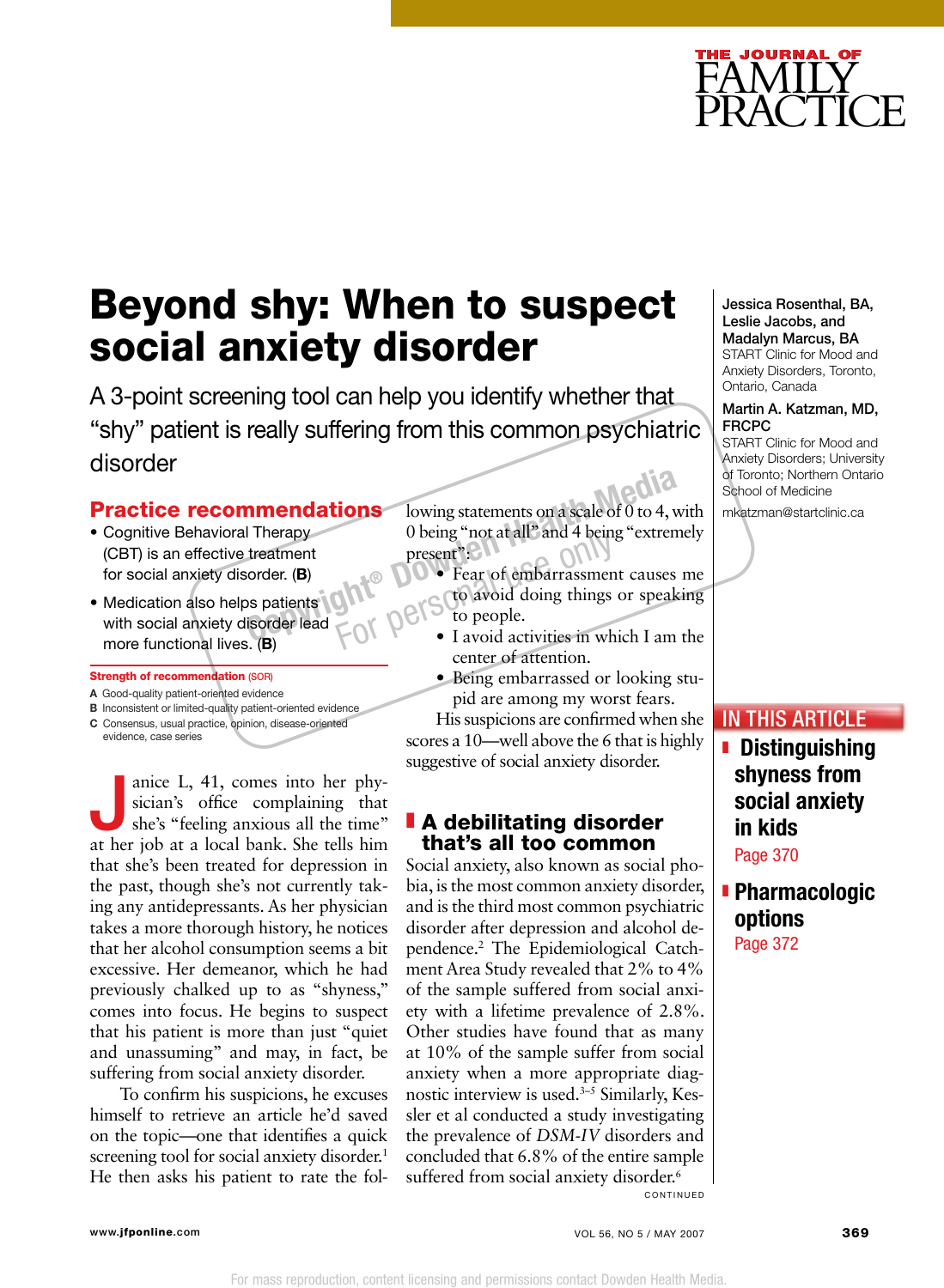## Distinguishing shyness from social anxiety in kids

The difference between social anxiety disorder and shyness in children is that social anxiety debilitates the child's ability to grow and develop socially in an appropriate manner. While children with—and without—social anxiety disorder may be uncomfortable around unfamiliar adults, children with this disorder will also be uncomfortable in a peer setting with unfamiliar kids their own age. Children with social anxiety may express their discomfort through crying, tantrums, or freezing from the social situation. In order for the child to meet full criteria for social anxiety, the duration of the symptoms must span at least 6 months.<sup>17</sup>

Social anxiety disorder is characterized as a persistent and debilitating fear of social interaction where patients fear negative evaluations by others. As a result, these patients may have trouble building and maintaining social relationships, which can result in a particularly isolated and depressed lifestyle.7

There are 2 subtypes of social anxiety disorder:

• **Generalized social anxiety** is generally more severe and more generalized and therefore, more disabling to patients. The majority of patients seen by the medical community tend to exhibit this subtype of the disorder.

• **Nongeneralized anxiety(also known as specific or discrete social phobia)** is the less common and usually includes a fear associated with 1 or a few specific situations.

Although nongeneralized anxiety may be less likely to cause severe impairment in the patient's life, it still may lead to significant underachievement in school or work.8 Still, patients with public speaking–only social anxiety are more likely to recover spontaneously, while patients with generalized social anxiety rarely recover spontaneously from the disorder.

 The 2 subtypes also differ in their origin. Generalized social anxiety—the focus of this article—is significantly more prevalent among relatives who also suffer from the disorder, while patients with nongeneralized social anxiety disorder do not necessarily have relatives with the condition.9

## **I** "Shyness" in childhood that's often overlooked

Social anxiety is a lifelong disorder that may begin as early as childhood, but is often described as beginning at age 13. At this age, though, the social anxiety is often mistaken for extreme shyness and therefore goes untreated.10 (See **"Distinguishing shyness from social anxiety in kids,"** above.)

Overlooking shyness in such a young patient is particularly problematic as the avoidance that characterizes the social anxiety disorder can result in a lost opportunity to acquire social skills that are needed to ease the transition from adolescence to adulthood. This relative loss of social skills often facilitates the development of social dysfunction that is characteristic of this illness.<sup>11</sup> As time goes by, sufferers eventually become accustomed to their fears and create a way of life that accommodates them.

Social anxiety can interrupt education or job success, cause financial dependence, and impair relationships.10 (See **"Fear of embarrassment hinders relationships and careers"** on page 371.) Sufferers tend to miss out on important social events and activities in their lives, $12$  and they begin to accumulate comorbidities such as depression and substance abuse.<sup>13</sup> In fact, while many cases of social anxiety are overlooked as shyness, others are misdiagnosed as depression.

## FAST TRACK

While many cases of social anxiety are overlooked as shyness, others are misdiagnosed as depression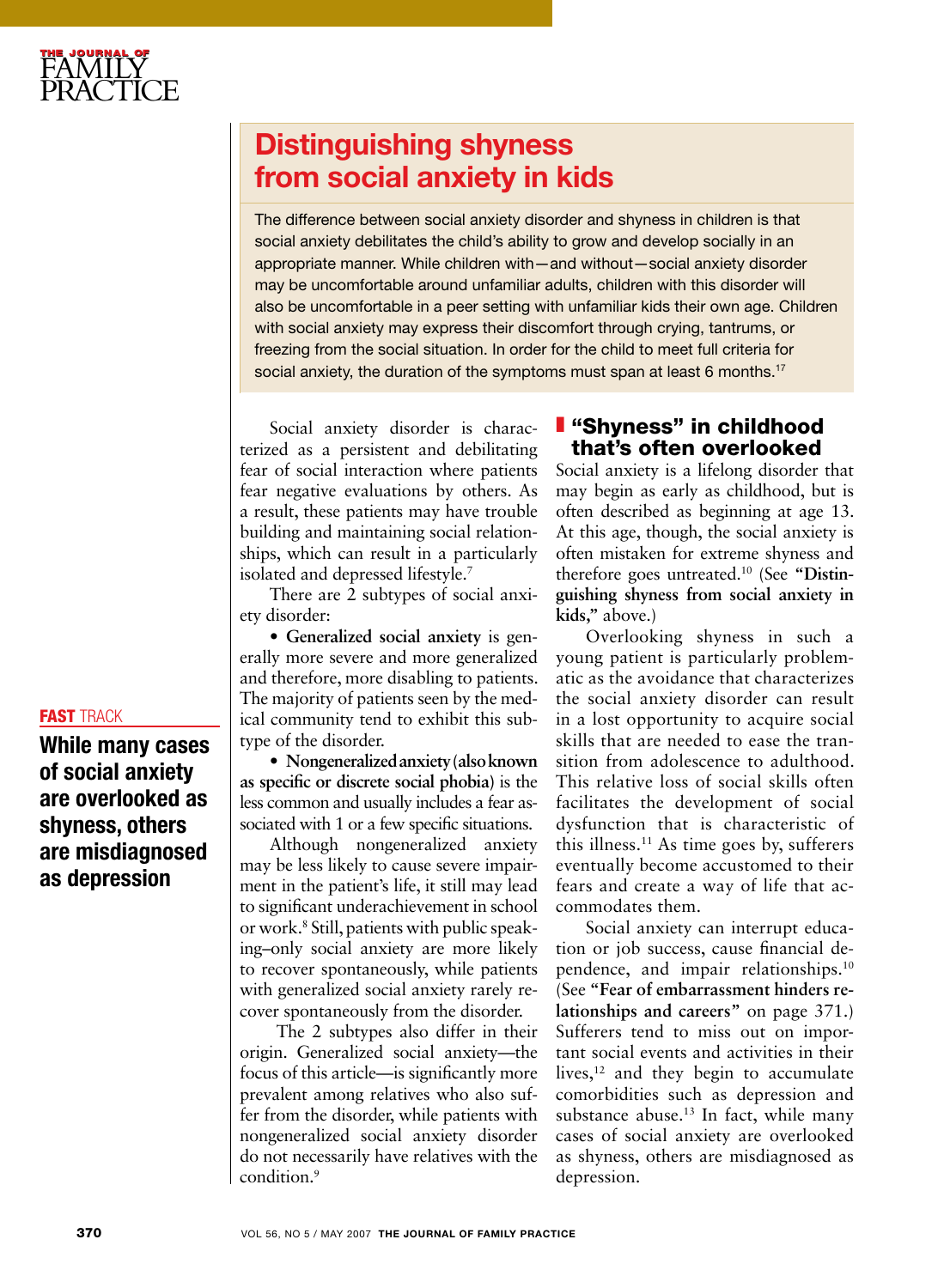## Fear of embarrassment hinders relationships and careers

Patients suffering from social anxiety tend to have more difficulty in dating situations because of their constant fear of participating in social interactions.<sup>31</sup> In fact, a large study in France found a connection between social anxiety and marriage rates. Forty-three percent of individuals who reported symptoms of social anxiety were married, compared with 65% of those who reported no symptoms.<sup>7</sup> Careers also suffer because

of the patient's constant fear of

Complicating matters further is the issue of substance abuse. The Epidemiological Catchment Area Study found that alcohol abuse was reported in 17% of social anxiety cases and drug abuse was reported in 13%.<sup>5</sup> In the study conducted by Kessler et al, results indicated that 8.8% of individuals suffering from a substance abuse problem also suffered from comorbid social anxiety.<sup>6</sup>

The substance abuse evolves slowly,<sup>14</sup> and tends to arise as an inappropriate coping mechanism because so many cases of social anxiety go untreated.15

## **Symptoms to watch for,** questions to ask

The primary indicator of social anxiety is intense fear of social situations. A patient suffering from social anxiety fears that he or she will act in a way that will be humiliating when confronted with unfamiliar situations or people or by the possibility of being scrutinized by others.16 While many people with social anxiety realize that their fears are excessive or unreasonable, they are unable to overcome them.17

There are also a number of physical, cognitive, and behavioral symptoms

embarrassment. Patients who have social anxiety record more sick days than those without the disorder.<sup>32</sup> In addition, socially anxious patients have reduced work productivity compared with healthy controls.<sup>33</sup> As a result of their inability to perform adequately in their career, many patients may have to rely on social assistance. In fact, one study indicates that 22% of patients with social anxiety were on social assistance compared with 10% of a matched controlled group.32

that are associated with social anxiety. The physical symptoms may include rapid heart rate, trembling, shortness of breath, sweating, and abdominal pain. The cognitive symptoms include maladaptive thoughts and beliefs about social situations (ie, irrational thought processes), that increase the anxiety when in the situation. Finally, behavioral symptoms include phobic avoidance of the feared situation.18

There are many screening devices that you can use to identify patients with social anxiety disorder or to assess the severity of symptoms. Some examples include the Liebowitz Social Phobia Scale,<sup>19</sup> the Social Phobia Inventory (SPIN),20 Fear of Negative Evaluation Scale,<sup>21</sup> and the Social Avoidance and Distress Scale.<sup>22</sup> These tools, however, can be a bit time consuming.

A more handy—though admittedly less comprehensive—screening device is the "mini SPIN" that was used by the physician in our opener. In a study of 7165 managed care patients, 89% of the cases meeting criteria for social anxiety disorder were detected (with a score of 6 or better) using this screening method.1

To review, you'll need to ask patients to rate the following statements on a C O N T I N U E D

#### fast track

Substance abuse evolves as an inappropriate coping mechanism since so many cases of social anxiety go untreated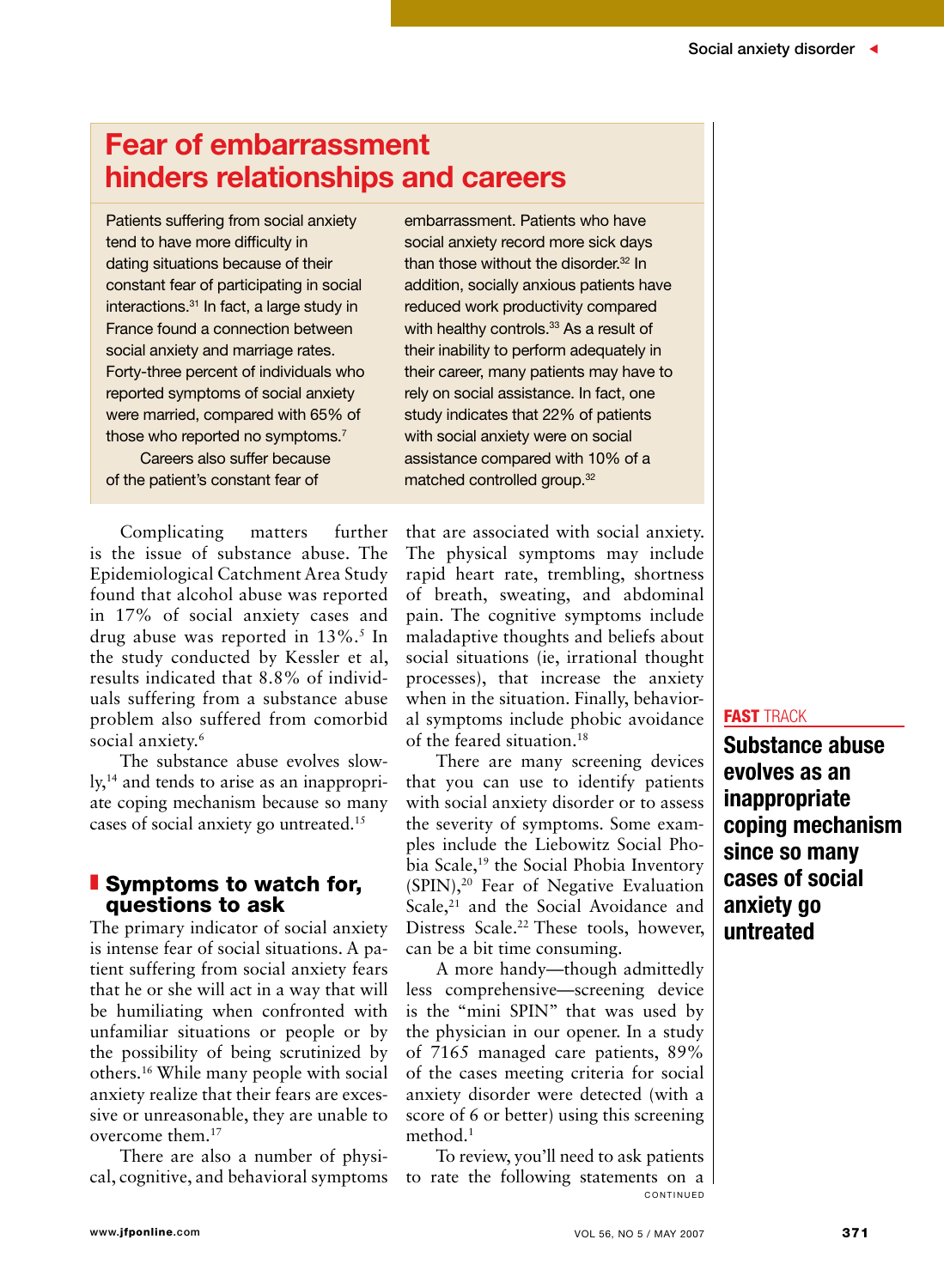

#### **TABLE**

### Pharmacologic options for treating social anxiety disorder

|                                     | <b>INITIAL DAILY</b><br><b>DOSE (MG)</b> | <b>MAXIMUM DAILY</b><br><b>DOSE (MG)</b> |
|-------------------------------------|------------------------------------------|------------------------------------------|
| <b>SSRIs</b>                        |                                          |                                          |
| Citalopram (Celexa)                 | 20                                       | $40 - 60$                                |
| Escitalopram (Cipralex)             | $5 - 10$                                 | 20                                       |
| Fluoxetine (Prozac)                 | 20                                       | 80                                       |
| Fluvoxamine (Luvox)                 | 50                                       | 300                                      |
| Paroxetine (Paxil)                  | 20                                       | 60                                       |
| Paroxetine CR (Paxil CR)            | 25                                       | 62.5                                     |
| Sertraline (Zoloft)                 | 50                                       | 200                                      |
| <b>MAOIs/RIMAs</b>                  |                                          |                                          |
| Moclobemide                         | 300                                      | 600                                      |
| Phenelzine (Nardil)                 | 15                                       | 90                                       |
| <b>Tricyclics</b>                   |                                          |                                          |
| Clomipramine                        | 25                                       | 200                                      |
| Imipramine                          | 25                                       | 150                                      |
| <b>Other antidepressants</b>        |                                          |                                          |
| <b>Bupropion SR (Wellbutrin SR)</b> | 100-150                                  | 300                                      |
| Bupropion XL (Wellbutrin XL)        | 150                                      | 300                                      |
| Mirtazapine (Remeron)               | 15                                       | 45                                       |
| Mirtazapine RD (Remeron RD)         | 15                                       | 45                                       |
| Venlafaxine XR (Effexor XR)         | $37.5 - 75$                              | 225                                      |
| <b>Benzodiazepines</b>              |                                          |                                          |
| Alprazolam                          | 0.25                                     | $1.5 - 3.0$                              |
| Bromazepam                          | $6\phantom{1}$                           | 30                                       |
| Clonazepam                          | .25                                      | $\overline{4}$                           |
| Diazepam                            | 2.5                                      | 10                                       |
| Lorazepam                           | 0.5                                      | $3 - 4$                                  |
| <b>Anticonvulsants</b>              |                                          |                                          |
| Gabapentin (Neurontin)              | 900                                      | 3600                                     |
| Lamotrigine (Lamictal)              | 25                                       | 200                                      |
| Pregabalin (Lyrica)                 | 150                                      | 600                                      |
| Topiramate (Topamax)                | 25                                       | 800                                      |
| <b>Atypical antipsychotics</b>      |                                          |                                          |
| Olanzapine (Zyprexa)                | 2.5                                      | 20                                       |
| Risperidone (Risperdal)             | 0.5                                      | 6                                        |
| Quetiapine (Seroquel)               | 50                                       | 800                                      |
|                                     |                                          |                                          |

SSRI, selective serotonin reuptake inhibitor; MAOI, monoamine oxidase inhibitor; RIMA, reverse inhibitor of monoamine oxidase A.

scale of 0 "not at all" to 4 "extremely present":

- 1. Fear of embarrassment causes me to avoid doing things or speaking to people.
- 2. I avoid activities in which I am the center of attention.
- 3. Being embarrassed or looking stupid are among my worst fears.

A score of 6 or higher should prompt you to further evaluate the patient using one of the screening devices listed earlier.

## **Treatments of choice:** CBT and drug therapy

Although social anxiety most commonly spans a lifetime, studies indicate that treatment—typically cognitive behavioral therapy (CBT) with drug therapy—can help sufferers deal with their fears and function more efficiently in their everyday lives. The best effects in treating social anxiety, therefore, are in combining the different treatment strategies.<sup>14</sup>

#### Cognitive behavioral therapy

Heimberg and colleagues found that 75% of social anxiety patients who participated in a cognitive behavioral therapy group experienced improved function and saw a reduction in symptoms of social anxiety.<sup>23</sup> Successful CBT seems to not only alleviate symptomatic distress, but improve the patients' perceptions of their general quality of life.24 Including behavioral components such as reinforcement or conditioning in CBT appears to be effective in helping sufferers minimize their symptoms. In addition, cognitive restructuring (ie, changing a patient's thought process) has also been shown to be a helpful treatment.23

Some of the basic elements of CBT include anxiety management skills (ie, breathing and relaxation techniques), social skills training (ie, maintaining conversation with the patient while monitoring the patient's eye contact),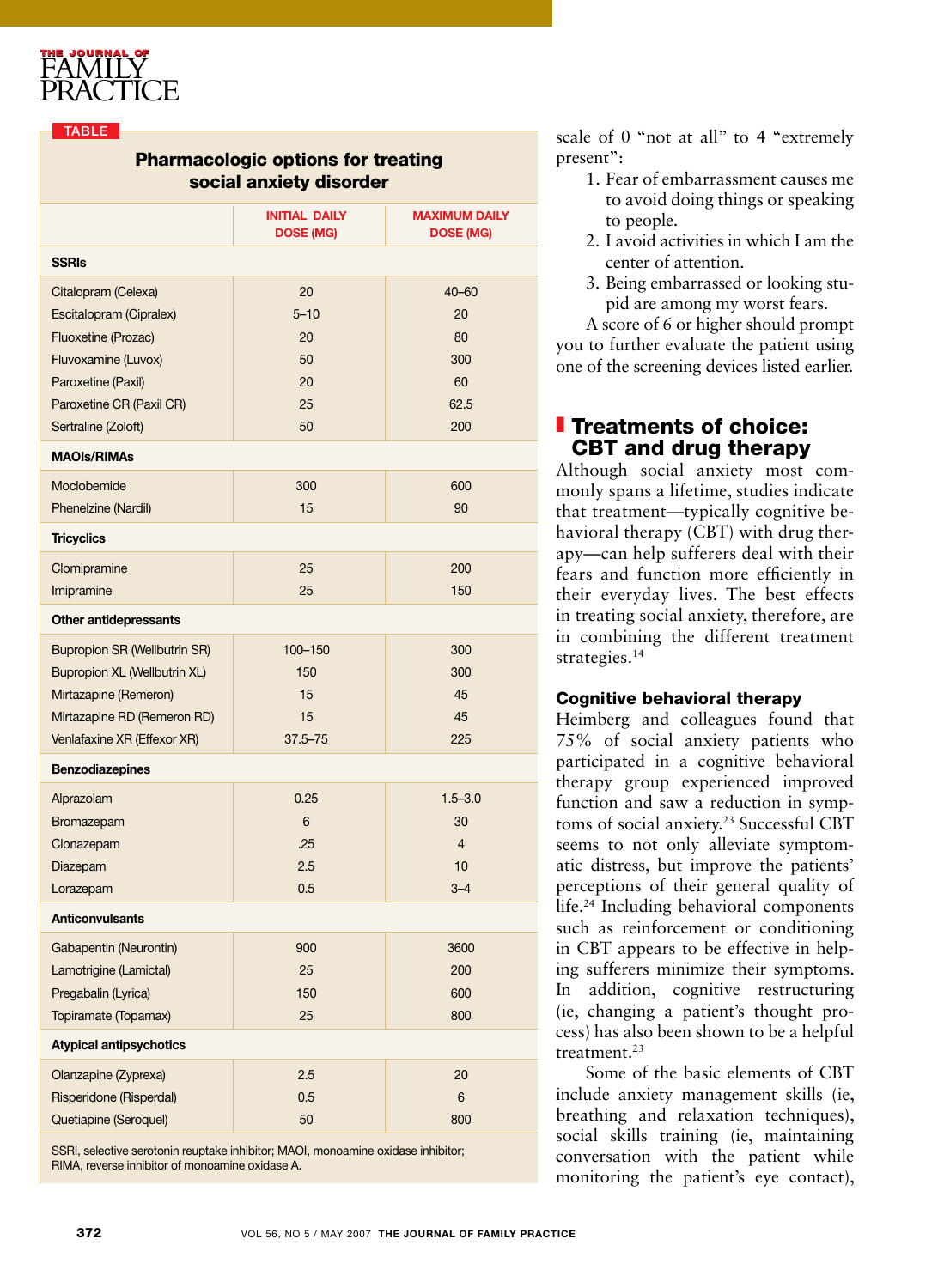and gradual exposure to the feared situation (ie, exposure to social situations).

#### Drug therapy

Studies have also demonstrated the effectiveness of a variety of medications (including Venlafaxine XR [Effexor XR], Paroxetine [Paxil], Paroxetine CR [Paxil CR], Sertraline [Zoloft], and Fluvoxamine [Luvox]) in managing social anxiety disorder.25–28 If you are caring for a patient with social anxiety disorder, you'll want to start him on a selective serotonin reuptake inhibitor (SSRI) or serotoninnorepinephrine reuptake inhibitor (SNRI).

If this doesn't achieve the desired results, the next step is a monoamine oxidase inhibitor, such as phenelzine (Nardil), or a reverse inhibitor of monoamine oxidase A, such as moclobemide. Additionally, some benzodiazepines and anticonvulsants (clonazepam and pregabalin [Lyrica]) may also be effective if the other options do not achieve the desired results. The **TABLE** outlines common medications used to treat social anxiety, as well as recommended dosages.29

When putting your patient on any of these medications, patient teaching will be important. You'll need to advise the patient that common antidepressant side effects include, but are not limited to, nausea, diarrhea, sexual dysfunction (ie, delayed orgasm), and headaches. These effects, however, typically disappear by the second week of intake.15 If the patient is taking a benzodiazepine, you'll need to warn him about the risk of psychomotor or cognitive impairment.

If the patient has a comorbid substance abuse problem, you and the patient will also need to adjust your expectations somewhat. That's because patients with a substance abuse problem are likely to have a poorer response to some of these medications than patients without a substance abuse problem.<sup>30</sup>

## Patient resources

#### On the Web…

- The Anxiety Disorders Association of Canada/Association Canadienne des Troubles des Anxieux www.anxietycanada.ca
- The Social Anxiety Network www.social-anxiety-network.com
- The Social Phobia and Social Anxiety Association

www.socialphobia.org

#### In print…

• *Dying of Embarrassment: Help for Social Anxiety & Phobia* (Barbara Markway, C. Alec Pollard, and Teresa Flynn), 1992

• *Painfully Shy: How to Overcome Social Anxiety and Reclaim your Life* (Barbara Markway and Gregory Markway), 2003

• *The Shyness and Social Anxiety Workbook: Proven Techniques for Overcoming your Fears* (Martin M. Anthony and Richard P. Swinson), 2000

Though the time it takes to manage the condition is variable, patients with social anxiety disorder can improve their situation and go on to live more fulfilling and happy lives. The trick, really, is spotting the disorder early, rather than assuming your patient is simply the "quiet type."  $\blacksquare$ 

#### Correspondence

Martin A. Katzman, MD, FRCPC, START Clinic for Mood and Anxiety Disorders, 790 Bay St, Toronto, Ontario, Canada M5G 1N8 mkatzman@startclinic.ca

#### Disclosure

No potential conflict of interest relevant to this article was reported.

#### References

1. Connor KM, Kobak KA, Churchill LE, Katzelnick D, Davidson JR. Mini-Spin: A brief screening assessment for generalized social anxiety disorder. *Depress Anxiety* 2001; 14:137–140.

#### **FAST TRACK**

Benzodiazepines and anticonvulsants may work when other options fail